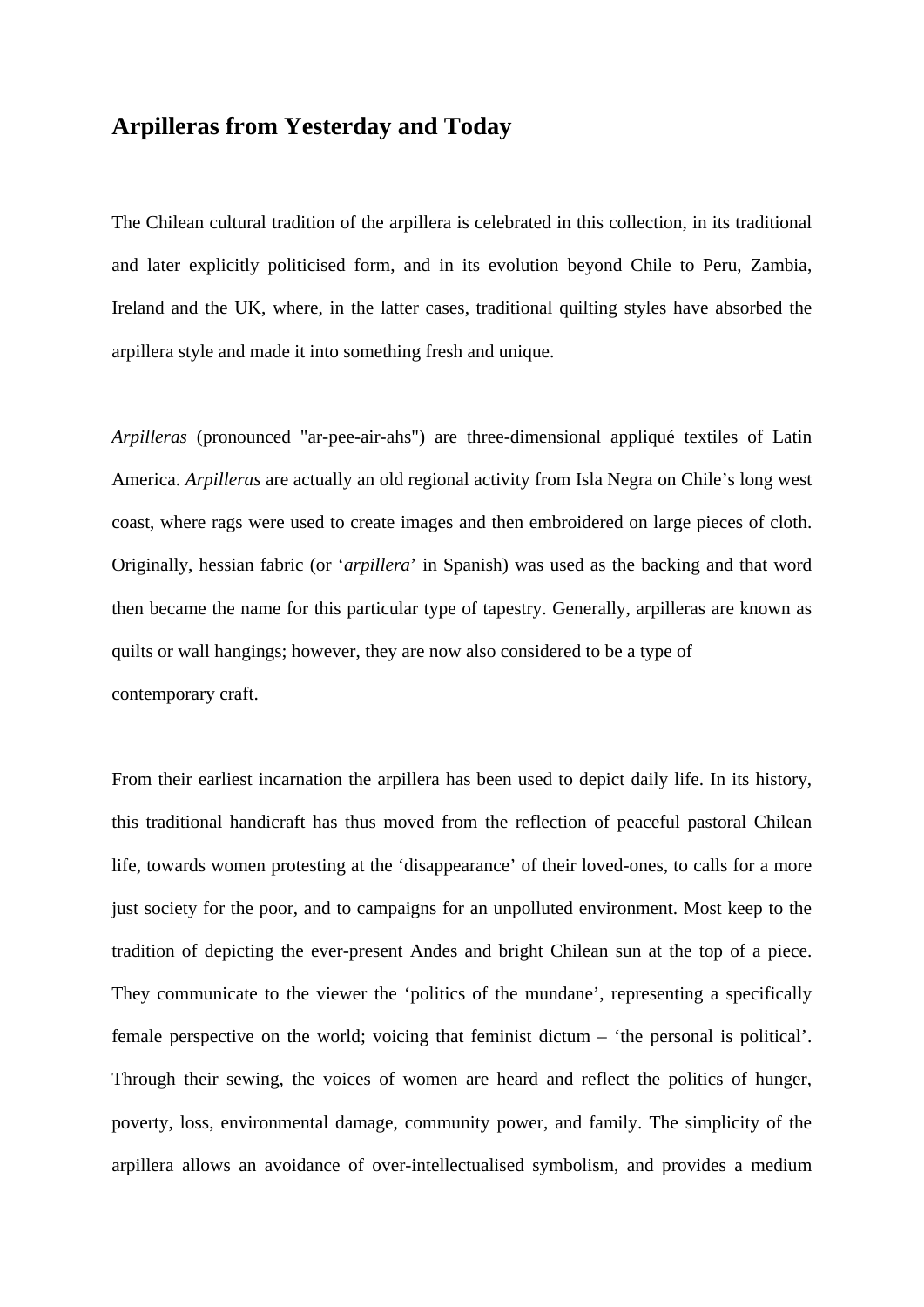which can be easily applied and reinterpreted across cultures, beautifully reflected here in most of the contemporary of arpilleras from Ireland, Northern Ireland, Catalonia and the UK.

In "Olla Común" we see children sent to the soup kitchen when their mothers cannot feed them, and in "Vamos a la Playa en Micro" we see the class differences in daily life where the poorer Chileans travel by the *Ovalle Negrete* bus to the beach. In the Chilean "No a las Alzas/No a la Dictadura/Basta de hambre" from the early 1980s, in the Peruvian "Los Precios Están en Las Nubes" from the late 1980s, and most recently in the Irish "Overdue, Overdrawn, Over-extended" the anxieties of managing economic crises and mounting debts in daily life are all laid bare. Thus, the arpillera is a mechanism to relate the quotidian; it acts like a journal entry reflecting snapshots of everyday life which are in themselves both mundane and strikingly political in the issues that underlie them.

The arpilleras of this exhibition can be considered on a number of levels. They might be considered as merely colourful handicraft, examples of a tradition begun in Chile which has now stretched and evolved across other Latin American countries and into Europe. They may be read as symbols of sisterhood, created by groups of women working together and producing a product which they could then sell to help provide for themselves, their families, and communities. They may also be seen as missals from campaigners whose message was otherwise stifled from being heard in any other way. The pieces are, indeed, one and all of these things, and reflect the histories, experiences, and messages which provide us with an overarching message of the continuity of daily life yesterday and today, and its stories of loss, grief, anger, joy, frustration and hope.